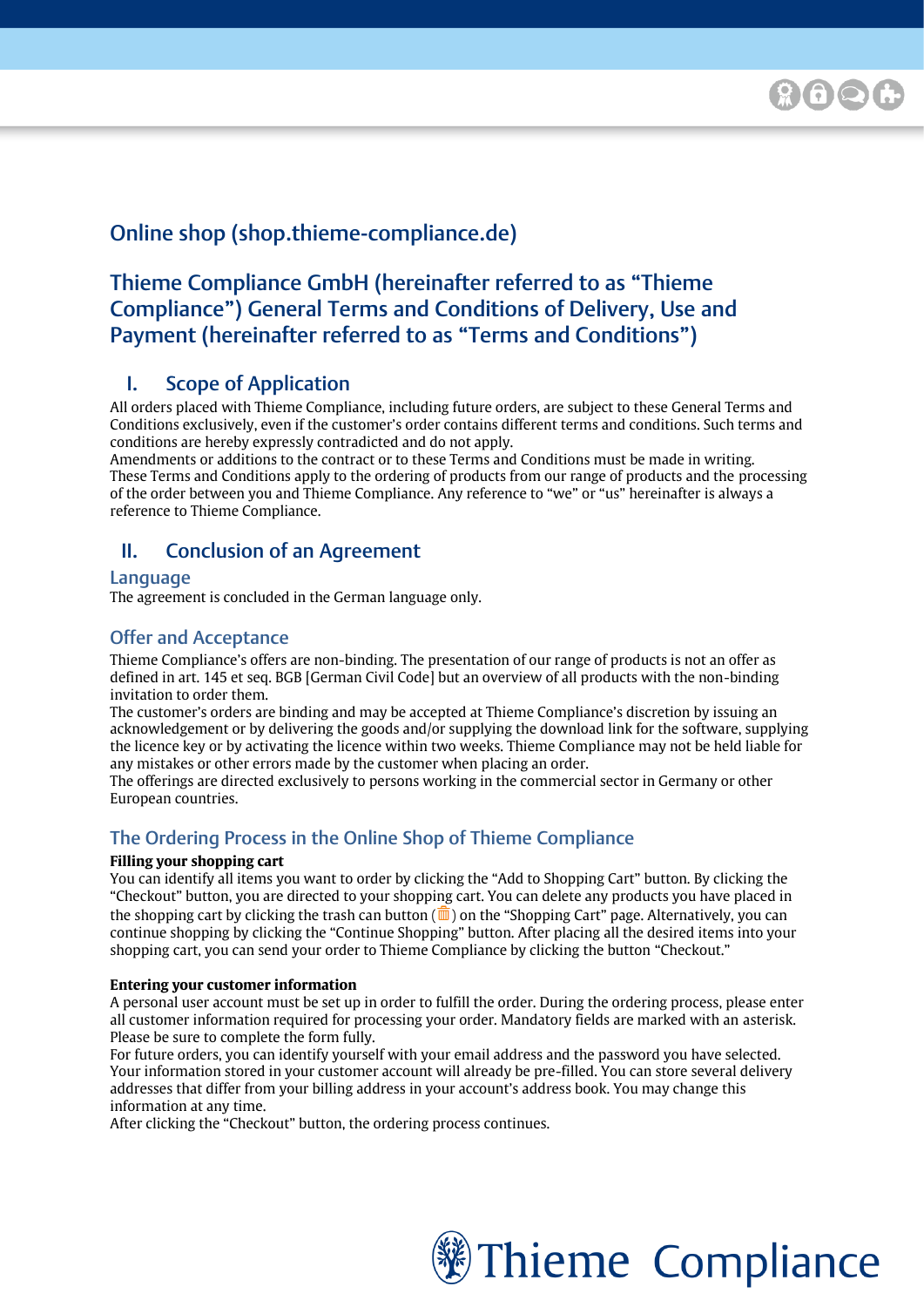#### **Control**

You must accept our Terms and Conditions on the overview page of your order to submit it. If you do not have any further changes you want to make to your order, send it to us by clicking the "Buy Now" button.

### Different ordering method

[Please enter your text here]

When using a different ordering method, such as when ordering by phone, Points III to IX still apply.

### III. Delivery and Transfer of Risk

The specification of a delivery time is not binding. A binding delivery date must be expressly designated as such in writing and confirmed in writing by Thieme Compliance. Thieme Compliance is entitled to make partial deliveries.

The risk is transferred to the customer when the goods are dispatched. This does apply even if free delivery has been agreed.

## IV. Reservation of Title

The delivered goods remain the property of Thieme Compliance until they have been paid in full.

# V. Prices, Charging and Terms of Payment

Thieme Compliance will charge the prices in force on the date of the order according to the relevant product price list. Unless otherwise agreed, the prices do not include packaging and shipping costs from the point of dispatch and do not include applicable VAT.

Printed patient education material is charged upon delivery.

Orders using the Thieme Compliance online shop may only be paid by invoice. The invoice contains all the information you need to pay it. All invoices are payable net immediately upon receipt unless otherwise agreed. Payments are applied first to interest and expenses accruing and then to the oldest debt in each case. If payment by SEPA direct debit has been agreed, the notice period for the pre-notification is one calendar day.

## VI. Liability for Defects

With all products from our online shop, you have the usual warranty rights in the event of defects in accordance with the applicable legal provisions.

Please address any complaints to **bestellservice@thieme-compliance.de**.

# VII. Copyright

The patient information material and educational material for doctors and any accompanying manuals and documentation supplied by Thieme Compliance are protected by copyright. Any type of reproduction or editing (even in part) by mechanical, digital or other means is prohibited. This prohibition on copying also applies to informed consent forms printed out from the computer-assisted patient education material.

## VIII. Notes on the Use of Thieme Compliance Patient Education Material

Thieme Compliance markets patient education material in printed form (informed consent forms), in audiovisual media form (videos, DVDs, etc.) and in the form of computer-assisted solutions (software) and educational material for doctors. They are designed to assist with the individual patient-doctor discussion to be conducted in each case by the person whose duty it is to provide information, and they cannot take the place of such a discussion. The person whose duty it is to provide information thus remains responsible for providing complete and accurate patient information even when using patient education material. When purchasing patient education material and educational material for doctors from Thieme Compliance, the subject of the contract is not that their use in itself fully satisfies the requirements for provision of information. The content and scope of the medical practitioner's duty to provide information are constantly